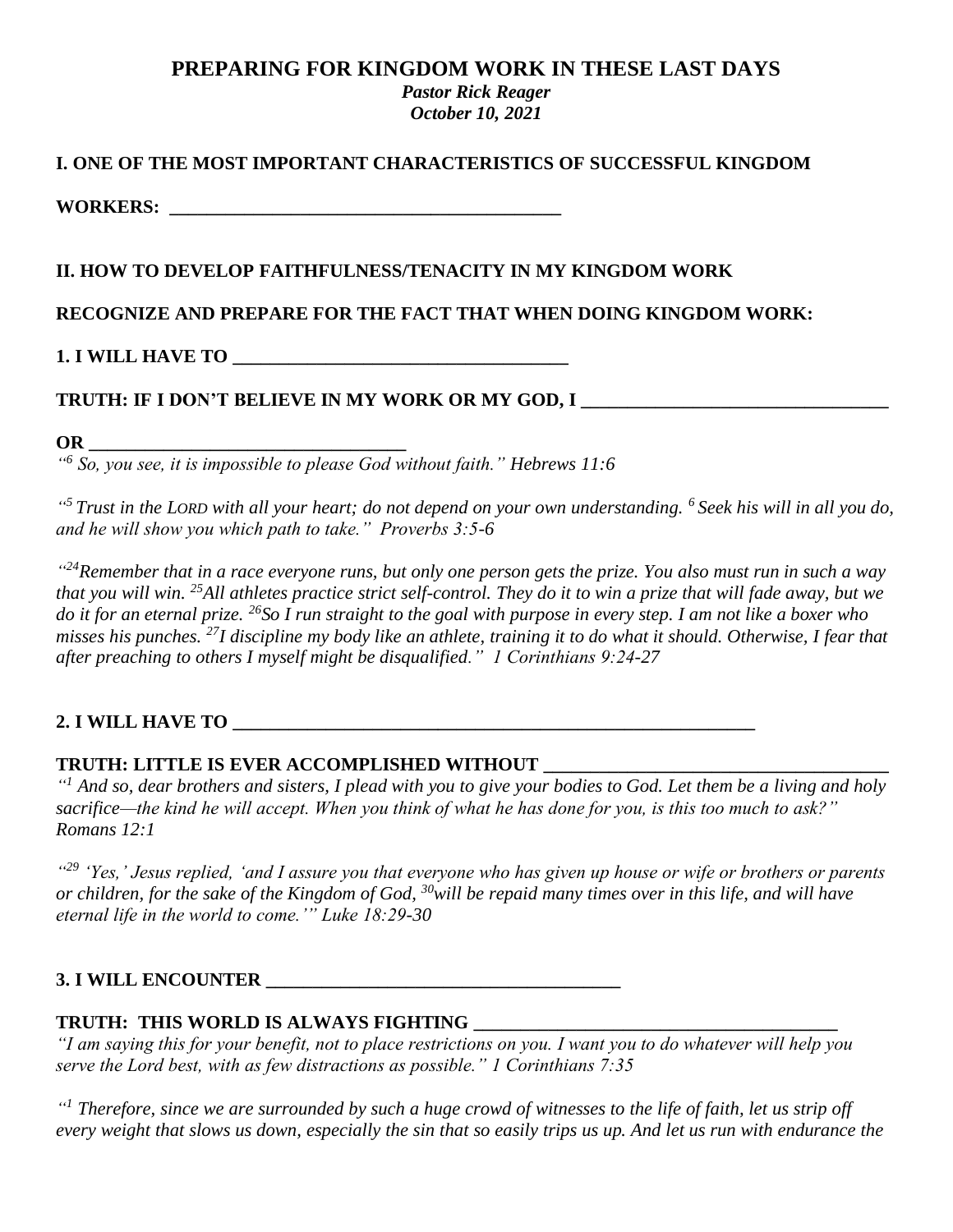*race God has set before us. <sup>2</sup> We do this by keeping our eyes on Jesus, the champion who initiates and perfects our faith." Hebrews 12:1-2*

<sup>"13</sup> No, dear brothers and sisters, I am still not all I should be, but I am focusing all my energies on this one *thing: Forgetting the past and looking forward to what lies ahead." Philippians 3:13*

**Parable of the Sower and the Seed -** *Matthew 13:1-23*

**4. I WILL \_\_\_\_\_\_\_\_\_\_\_\_\_\_\_\_\_\_\_\_\_\_\_\_\_\_\_\_\_\_\_\_\_\_\_\_\_\_\_\_\_\_**

# **TRUTH: PROBLEMS ARE \_\_\_\_\_\_\_\_\_\_\_\_\_\_\_\_\_\_\_\_\_\_\_\_, SO \_\_\_\_\_\_\_\_\_\_\_\_\_\_\_\_\_\_\_\_\_\_\_\_\_\_\_\_\_\_\_\_\_\_\_\_\_ THEM WILL HELP ME PUSH FORWARD**

*" <sup>33</sup> I have told you all this so that you may have peace in me. Here on earth you will have many trials and sorrows. But take heart, because I have overcome the world." John 16:33*

*" <sup>2</sup>Dear brothers and sisters, when troubles come your way, consider it an opportunity for great joy. <sup>3</sup>For you know that when your faith is tested, your endurance has a chance to grow. <sup>4</sup> So let it grow, for when your endurance is fully developed, you will be perfect and complete, needing nothing." James 1:2-4*

*" <sup>28</sup> And we know that God causes everything to work together for the good of those who love God and are called according to his purpose for them." Romans 8:28*

**5. I WILL \_\_\_\_\_\_\_\_\_\_\_\_\_\_\_\_\_\_\_\_\_\_\_\_\_\_\_\_\_\_\_\_\_\_\_\_\_\_\_**

# **TRUTH: THE ENEMY \_\_\_\_\_\_\_\_\_\_\_\_\_\_\_\_\_\_\_\_\_\_\_\_\_\_\_\_\_\_\_\_\_\_\_\_\_\_\_\_\_\_\_\_\_\_\_\_\_\_\_**

*" <sup>8</sup>Be careful! Watch out for attacks from the Devil, your great enemy. He prowls around like a roaring lion, looking for some victim to devour. <sup>9</sup>Take a firm stand against him, and be strong in your faith." 1 Peter 5:8-9*

*" 7 So humble yourselves before God. Resist the devil, and he will flee from you." James 4:7*

*" <sup>3</sup> But the Lord is faithful; he will strengthen you and protect you from the evil one." 2 Thessalonians 3:3*

**6. I WILL \_\_\_\_\_\_\_\_\_\_\_\_\_\_\_\_\_\_\_\_**

# **TRUTH: GOD USES FAILURE TO \_\_\_\_\_\_\_\_\_\_\_\_\_\_\_\_\_\_\_\_\_\_\_\_\_\_\_\_\_\_\_\_**

*" <sup>1</sup> God is our refuge and strength, always ready to help in times of trouble." Psalm 46:1*

*" <sup>58</sup> So, my dear brothers and sisters, be strong and immovable. Always work enthusiastically for the Lord, for you know that nothing you do for the Lord is ever useless." 1 Corinthians 15:58*

# **7. OCCASIONALLY, MY TEAM \_\_\_\_\_\_\_\_\_\_\_\_\_\_\_\_\_\_\_\_\_\_\_\_\_\_\_\_\_\_\_\_\_\_\_\_\_\_**

### **TRUTH: I WILL EXPERIENCE \_\_\_\_\_\_\_\_\_\_\_\_\_\_\_\_\_\_\_\_\_\_\_\_\_\_\_\_\_ AND \_\_\_\_\_\_\_\_\_\_\_\_\_\_\_\_\_\_\_\_\_\_\_\_\_\_**

*" <sup>66</sup> At this point many of his disciples turned away and deserted him. <sup>67</sup> Then Jesus turned to the Twelve and asked, "Are you also going to leave?" John 6:66-67*

*" <sup>1</sup>Therefore I, a prisoner for serving the Lord, beg you to lead a life worthy of your calling, for you have been called by God. <sup>2</sup>Be humble and gentle. Be patient with each other, making allowance for each other's faults*